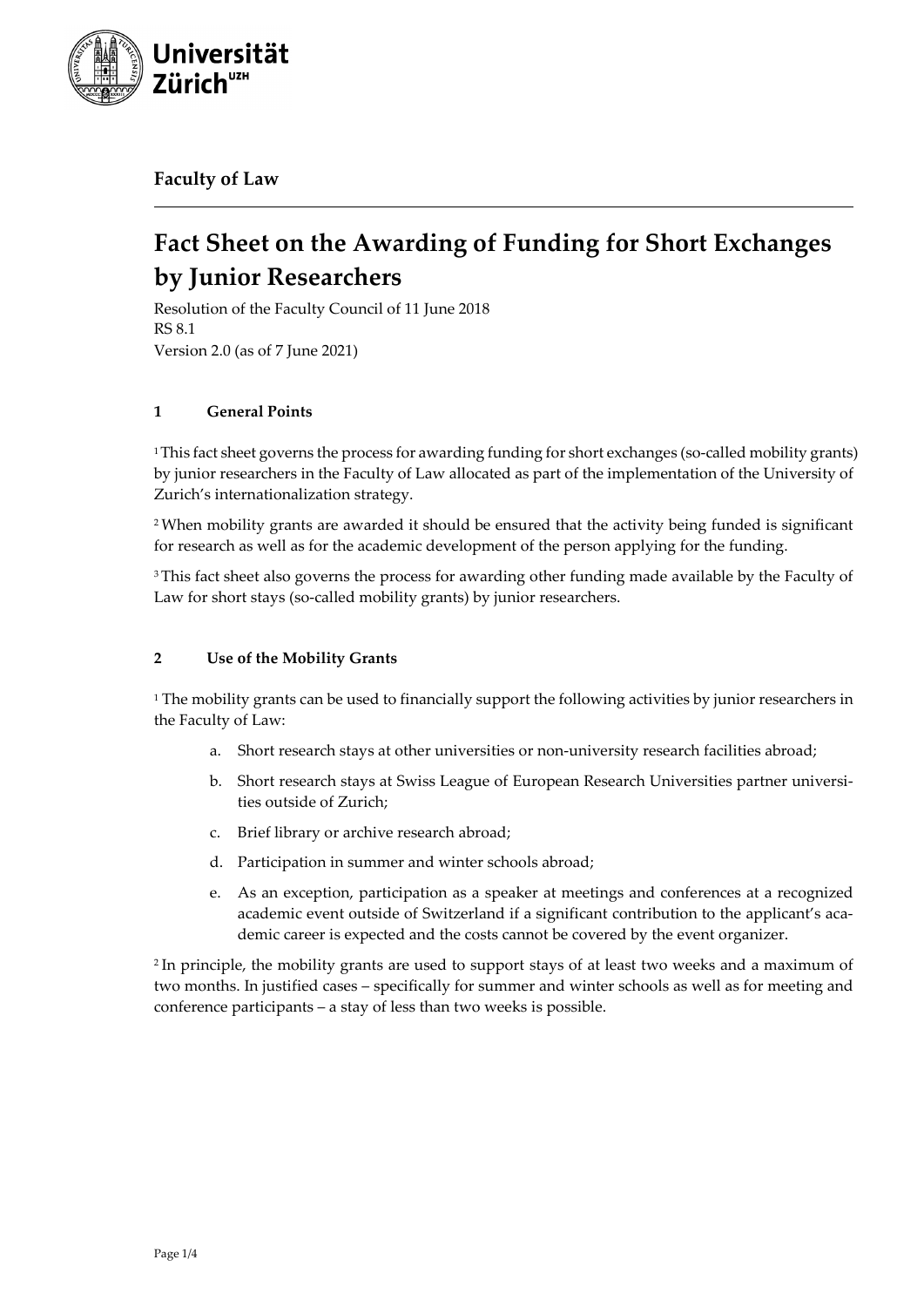#### **3 Application Process**

<sup>1</sup> Applicants for a mobility grant must meet the following requirements:

- a. Doctoral candidate in the Faculty of Law or a postdoctoral researcher in the Faculty of Law;
- b. No previous funding for the application for the requested activity at the same location through a mobility grant.

<sup>2</sup> The following documents must be submitted for the application:

- Cover letter explaining the project and the reason how the funding requirements have been met (max. 1 A4 page);
- Letter of support from the applicant's supervisor (max. 1/2 A4 page);
- Invitation letter/confirmation from the host institution;
- CV;
- University certificates;
- For doctoral candidates: Confirmation of Matriculation; for postdoctoral researchers: Confirmation of employment/activity as a postdoctoral researcher in the Faculty of Law;
- Travel expense receipts.

<sup>3</sup> The complete application must be submitted electronically as a PDF document (one file only) to the Coordination Office of the Vice Dean of Research and Academic Career Development of the Faculty of Law.

#### **4 Criteria for the Awarding of a Mobility Grant**

<sup>1</sup> Mobility grants are awarded in the order of the applications that are submitted ("first come, first served"). Applications for exchanges as part of the League of European Research Universities doctoral program as well as at universities with which the University of Zurich has a strategic partnership will be given preferential treatment. An amount can be reserved for this purpose.

<sup>2</sup> Applicants whose eligible activity was not funded in the previous year because the budget was depleted have priority if they resubmit their application by the deadline set by the delegate for junior researchers.

<sup>3</sup> Eligible activities by applicants who have already received a mobility grant will only be funded if funds are still available after the eligible activities of all other applicants have been funded.

<sup>4</sup> The Vice Dean of Research and Academic Career Development of the Faculty of Law decides on the awarding of mobility grants according to the specified principles.

<sup>5</sup> Participation fees for meetings and conferences, summer and winter schools and for similar events are not paid from the mobility grants, but must instead be paid by the participants themselves.

#### **5 Reporting**

The Vice Dean of Research and Academic Career Development reports at the end of the calendar year to the Faculty Council and the Vice President Research about the awarding of the mobility grants.